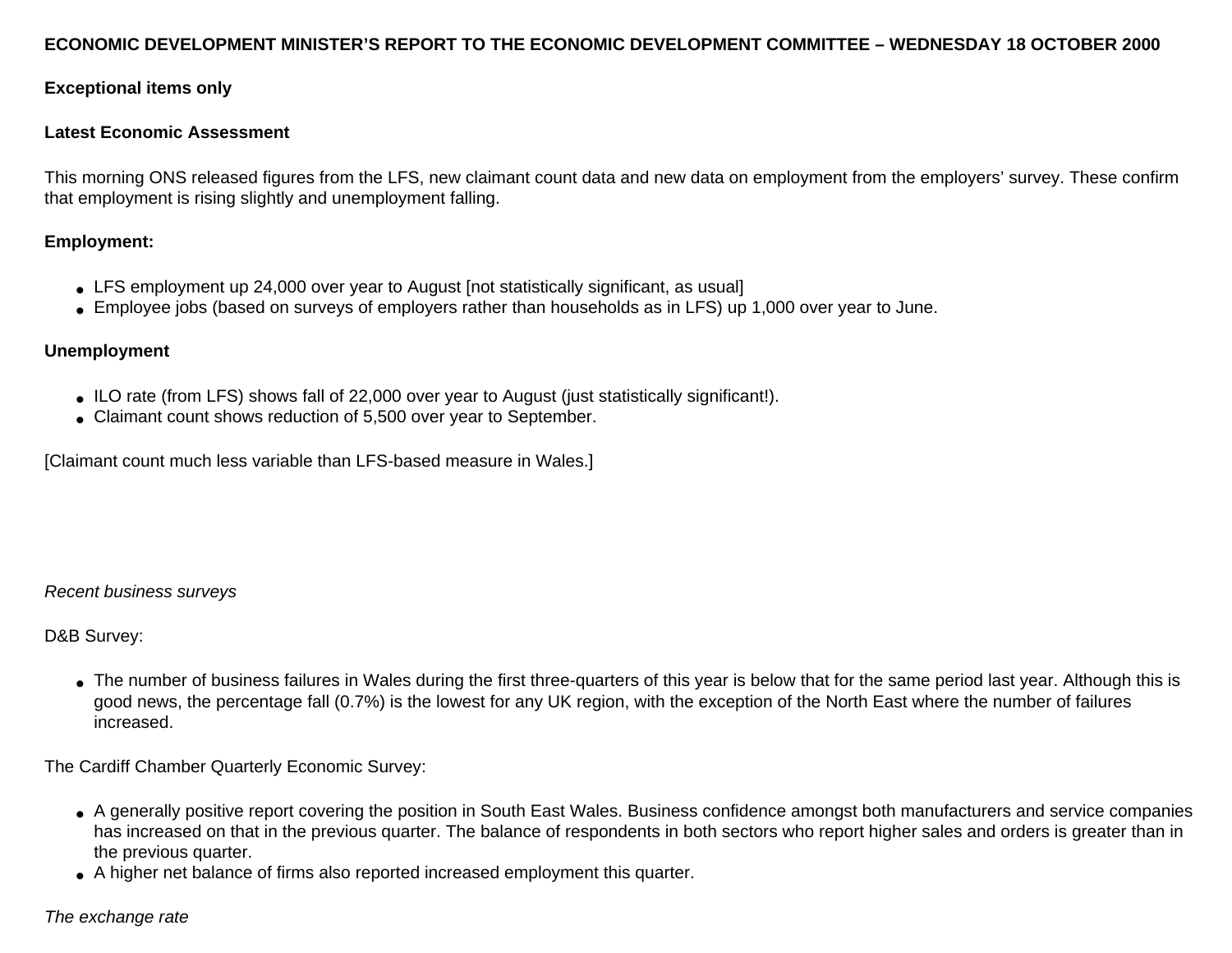- The effective exchange rate has appreciated by almost 30 per cent since mid 1996 with about two thirds of the rise occurring between mid 1996 and mid1997.
- The rate against the *Euro* rose substantially from its inception at the beginning of 1999 until April this year, when it fell back through

June and July. Since then, the rate has risen and it is now slightly higher than its previous (average) high in April.

- The rate against the *dollar* has fallen significantly. In September, it briefly fell below \$1.40 the lowest level since 1986. Today it stands at \$1.44, still very low by recent standards.
- The rate against the *yen* is about 5 per cent lower than in August 1996.

# **Major issues**

# *BAE SYSTEMS, Broughton*

A package of assistance amounting to £19.5million has been agreed to support the creation of 1700 new jobs at Broughton on the A3XX super-jumbo project. Negotiations have resulted in 300 more jobs and £30 million more investment than proposed under the company's initial RSA application.

In the end, it was agreed with the company that RSA was not the most appropriate route to pursue. The package of assistance is made up of propertyrelated grant through the WDA (£14.9million) and training support through CELTEC (£4.6million). Unfortunately, as discussions were concluded during the recess, it was not possible to give Committee Members advance warning. It was judged that it was in everyone's interest to announce the outcome as soon as possible.

## *Other industrial developments*

Since EDC last met there have been a number of significant developments. There have been a number of positive announcements including the safeguarding of jobs at Hotpoint and the call centre project being promoted by Lloyds TSB at Bridgend. There have also been major disappointments, including the further job losses announced by Corus and yesterday's announcement by Sony.

## *Fuel crisis*

The non-statutory Memorandum of Understanding between the oil companies, central government and the devolved administrations commits the oil companies to make every reasonable effort to deliver fuel.

## **Public Appointments**

The First Minister has agreed to re-appoint Sheila Drury, Gerry Long and Jeff Maddock as members of the Welsh Industrial Development Advisory Board for a further 3 years from 1 January 2001. An advertisement has this week been placed (in various publications including the Western Mail, The Times and a Welsh Language publication) for a new Chair and a number of new members to be appointed from 1 January 2001: this has been circulated to all Assembly Members for information.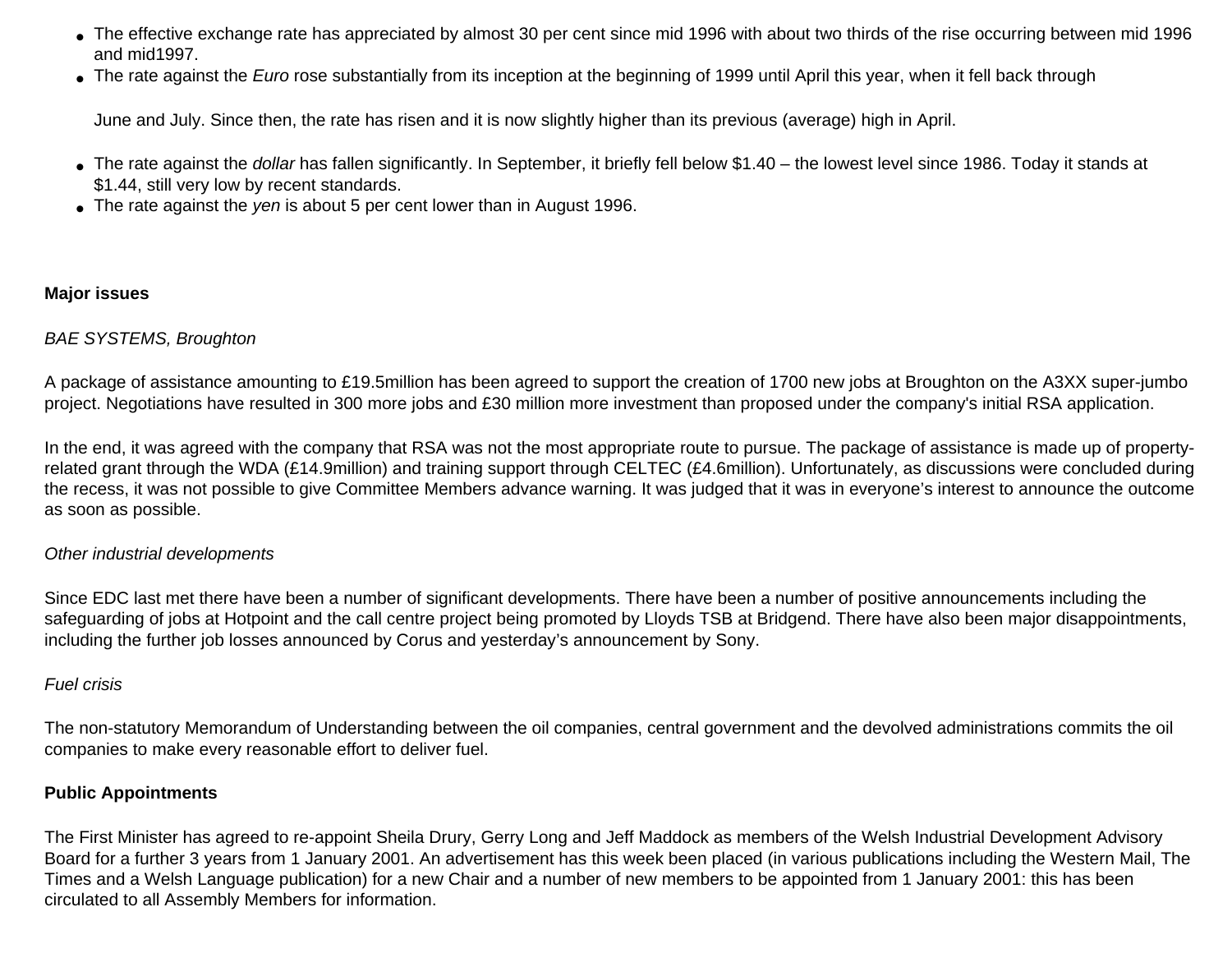The process for appointing members to the WDA is underway following a very good response to the advertisements.

## **Call Centre audit**

Officials should receive the results of the audit at the end of October and a paper will be submitted to the EDC on 29 November.

### **WDA 5 yearly review**

Following the completion of the Stage 1 review of the WDA, KPMG have been engaged to undertake the Stage 2 review. This will look at the scope for improving the effectiveness, responsiveness, quality of partnership working and efficiency of the Agency. The exercise will involve discussions with a wide range of interests and will draw on the Committee's review of business support. The review should be completed by early in the New Year.

# **ACTION OUTSTANDING FROM PREVIOUS MEETINGS**

| 8 June                                                                                                                                                                                     | <b>Action</b> |
|--------------------------------------------------------------------------------------------------------------------------------------------------------------------------------------------|---------------|
| 3. Members to be given advance warning if possible when an<br>announcement was about to be made on the application for RSA by<br>BAE SYSTEMS, Broughton. (Item 1: Chair's opening remarks) | See above.    |

| 6 July                                                                                                                                                                                                                                                                                  | <b>Action</b>                                                                                                                                                                                                                             |
|-----------------------------------------------------------------------------------------------------------------------------------------------------------------------------------------------------------------------------------------------------------------------------------------|-------------------------------------------------------------------------------------------------------------------------------------------------------------------------------------------------------------------------------------------|
| 11. Further thought to be given to a possible change in guidance to<br>WIDAB following devolution                                                                                                                                                                                       |                                                                                                                                                                                                                                           |
| 12. The Assembly Secretary to give further thought to points raised by<br>members with regard to sector selectivity and the issue of whether<br>WIDAB advice should be over-ruled where a particular scheme was<br>deemed to be of sufficiently critical importance to the economy in a | 11 and 12. WIDAB's principal statutory role is to offer independent,<br>expert business advice on large RSA applications, taking account<br>of the criteria under which the scheme operates and<br>recommendations from officials.        |
| particular region                                                                                                                                                                                                                                                                       | The Economic Development Minister does not have to accept the<br>Board's advice but would always need to give careful consideration<br>to its advice on whether an application meets the necessary criteria<br>and should be awarded RSA. |